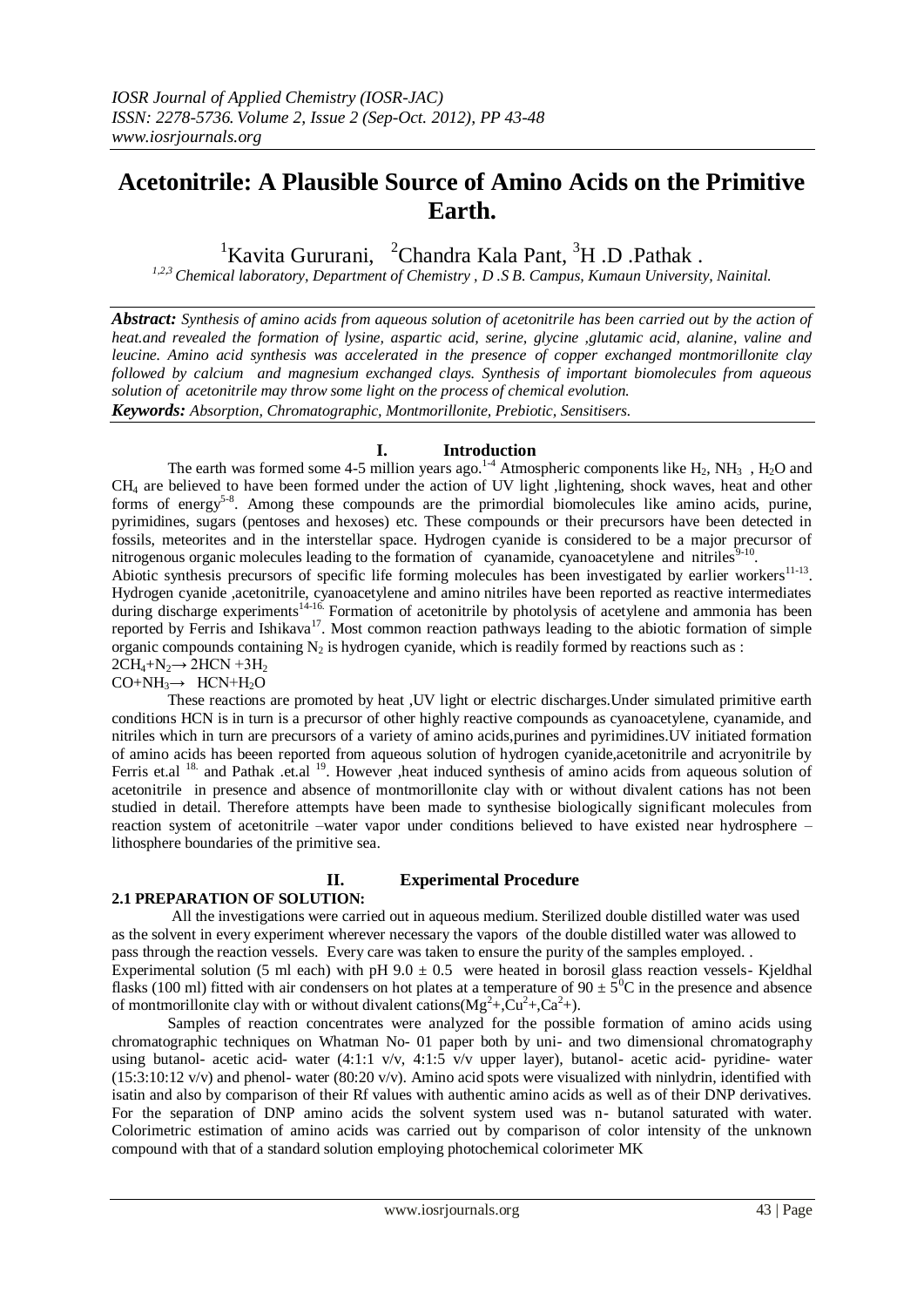# **2.2:ULTRAVIOLET SPECTRA**:

Ultraviolet absorption spectra of the various reaction mixtures or elutes of some products were determined in aqueous solution using Jasco V- series spectrophotometer.

#### **2.3:INFRA RED SPECTROSCOPY**:

IR spectra of reaction concentrates were recorded in Perkin Elmer 881 (4000-6000 cm<sup>-1</sup>) spectrophotometer.

## **2.4 HIGH PERFORMANCE LIQUID CHROMATOGRAPHY**:

The reaction products were further identified by High Performance Liquid Chromatography which were ascertained by SHIMADZU SPD- 10 A UV visible detector with C<sub>18</sub> column using triple distilled water: methanol (80:20 v/v) and 0.1% H<sub>3</sub>PO<sub>4</sub>: acetonitrile (40:60 v/v) as mobile phase, flow rate 1.5 ml/min at pH 7.0, temperature 25<sup>o</sup>C and UV detector monitored at 197-210 nm for the detection of amino acids. Results were compared with retention times of the standard amino acids run in the same HPLC column under similar conditions.

In every experiment an identical solution heavily wrapped in several folds of black cloth and paper was kept along side of the reaction vessels in small pyrex flasks without heating. Such solutions were tested and analyzed in the same way as that of the experimental solutions.

Portions of heated samples were taken out with the help of sterilized measuring cylinders of different measurments. For the chromatographic analysis, the heated samples were concentrated in vacuum evaporator.The concentrates of experimental samples were analysed by paper chromatography on Whatman No. 1 filter paper chromatographically and also by chemical methods.

#### **SOLVENT SYSTEM :**

The solvent systems used for the development of papergram were prepared by employing high grade extra pure chemicals supplied by BDH/ E. Merck, Qualigens, exclusively meant for the chromatographic investigations of biologically significant molecules. The solvent is selected in such a way that the resolution of samples components is satisfactory.

Solvent system used in analyzing amino acids were:

- i. n- butanol-acetic acid-water  $[4:1:1 \text{ v/v}]$
- ii. n-butanol-acetic acid-water [4:1:5 v/v upper layer]

#### **III. Results :**

Formation of amino acids from reaction system of acetonitrile-water vapor have been carried out in presence and absence of Montmorillonite clay with or without divalent cations under the effect thermal energy simulating conditions believed to have existed near hydrosphere-lithosphere boundaries of the primitive sea. The presence of large amounts of solid surfaces such as ,clay minerals, metal ferrocyanides and metal oxides on the prebiotic earth crust have been reported. The possibility that weather these solid surface play a role in the origin and early evolution of the life on earth? This possibility has received considerable attention in the past few decades.

The effect of heat on reaction system comprised of acetonitrile and water vapour in presence and absence of montmorillonite clay with or without cations has been investigated for the possible formation of amino acids in round bottom flasks kept on hot plates at  $90\pm5\,^{\circ}\text{C}$  under wetting and drying conditions. The pH was maintained at 8.5 $\pm$ 0.5.

Heating was continued till the last drop of reaction concentrate was left. After completion of each cycle fresh double distilled water was added to the flask for the next cycle to start. Heated concentrate of acetonitrile and water vapour drawn out periodically after 10 hrs, 25 hrs, 50 hrs, and 100 hrs were subsequently analyzed by paper chromatography and HPLC for the formation of amino acids .The resulting products were further characterized by various physico-chemical methods and UV/IR spectral studies.

Paper chromatographic analysis of reaction concentrate heated for short period up to 10 hrs showed no ninhydrin positive spots on the papergram .Prolonging the duration of heating for 25 hrs showed four chromatographically separable ninhydrin positive products glycine(II) and leucine(IX) were formed in appreciable amount. (fig.1a).Heating the reaction system up to 50 hrs enhanced the amount of all these products along with the formation of three new products (fig.1 b ). On extending the heating period up to 75 hrs,in all nine products appeared on the papergram. Lysine was formed in moderate amount while other products in good amount(fig 1 c). On further prolonging the duration of heating for 100 hrs almost identical range of products were formed. Glycine(II)was formed in good amount while products lysine, glutamic acid, α-alanine valine and leucine were formed in moderate amount Fig (1d ).However, identity of products V,VIand VIII could not be ascertained Fig (1d ).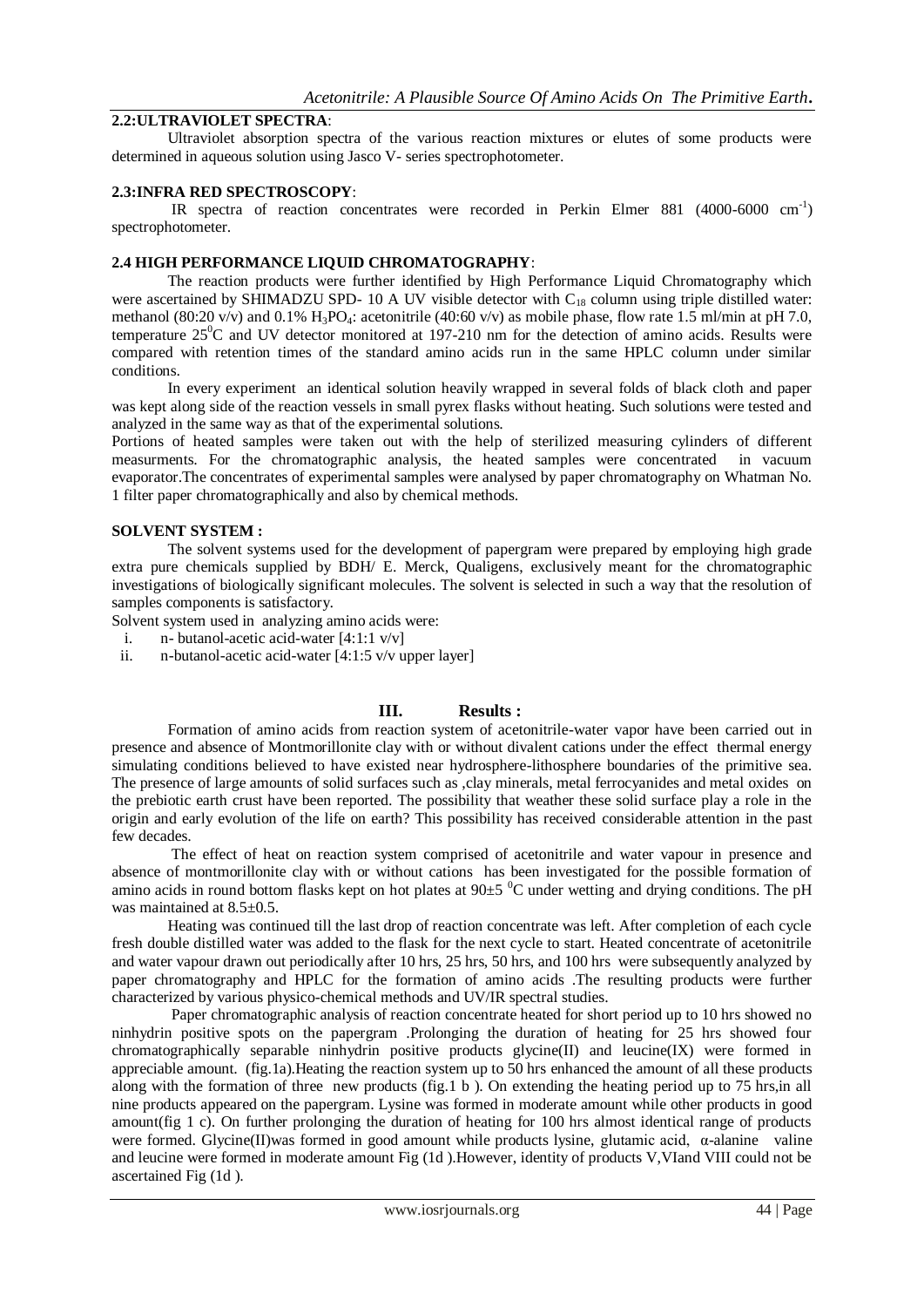The quantitative estimation and physico -chemical properties of the resulting thermal products have been recorded in table 01 and shown in figure01.

Thus ,time lapse studies have shown that formation of amino acids depends upon the duration of heating.

The UV-absorption spectra of the reaction concentrate heated for 100 hrs. showed a band at 203nm.The band corresponding to 203 nm consist of amino acids because their absorption band lies in this region 193-220nm(Fig 02).

The results were further confirmed by high performance liquid chromatography. 10μl sample of reaction concentrate of acetonitrile and water vapour heated up to 100 hrs was injected in SHIMADZU SPD 10A UV –visible detector with C18 column monitored at 210 nm, mobile phase 1 %  $H_3PQ_4$  (pH 2.8), temperature  $24^{\circ}$ C, flow rate 1.0 ml/min showed peaks corresponding to glutamic acid (3.840 min.), glycine (4.023 min),α-alanine (4.421 min.),valine (5.088 min.),leucine (56.965min.) and lysine (10.001min.) matched with standard amino acids run under identical conditions.(Fig 03)

Heating the reaction system of acetonitrile and water vapour with montmorillonite clay with or without divalent cations  $(Ca^{2+}Cu^{2+}Mg^{2+})$  for a period of 100 hrs under wetting and drying condition and on subsequent chromatographic analysis showed the formation of eight ninhydrin positive products on the papergram.Out of these ,products lysine, aspartic acid and leucine were formed in trace amount whereas serine, glycine, α-alanine and valine in moderate amount.(Fig. 4a)

Results are recorded in table 2 and illustrated in Fig04.

In presence of  $Cu^{2+}$ exchanged montmorillonite clay serine, glycine, ,  $\alpha$ -alanine and valine were formed in appreciable amount while other products in lesser amount.(Fig.4b)

The effect of heat on same reaction system in presence of  $Ca^{2+}$  clay showed eight products on the papergram. Fig.4c)

In presence of  $Mg^{2+}$ exchanged clay identical range of amino acids were formed.Serine, glycine and valine were formed in appreciable amount as compared to other products..(Fig. 4d)

On the basis of quantitative analysis of amino acids formed from reaction system of acetylene –ammonia and water vapour under prebiotic wetting –drying thermal conditions was found in the following order –

M.Cu<sup>2+</sup> >M.Ca<sup>2+</sup> >M.Mg<sup>2+</sup> >M

Where, M=montmorillonite clay.

#### **IV. Conclusion:**

From the results discussed above ,it may be concluded that acetonitrile formed by photolysis of acetylene and ammonia gases in the atmosphere ,might have transported to the earths surface alongwith rain water as the primitive earth cooled and would have contributed in the formation of amino acids by the action of heat energy. The clay minerals available near sea-shores might have catalysed the formation of biomonomers by the process of adsorption and desorption and also stabilized them from decomposition via electrostatic forces of attraction .

| Composition of<br>reaction system | Duration<br>of                                               | No. of products formed in (Quantity in<br>$mg/lit.$ ) |                    |      |           |           |      |                |                        |
|-----------------------------------|--------------------------------------------------------------|-------------------------------------------------------|--------------------|------|-----------|-----------|------|----------------|------------------------|
|                                   | heating                                                      | I<br>VIII                                             | $\mathbf{I}$<br>IX | III  | IV        | V         | VI   | VII            |                        |
|                                   |                                                              |                                                       |                    |      |           |           |      |                |                        |
| CH3CN.                            | $25$ hrs                                                     | T                                                     | 0.65               |      | 0.39      | T         | T    | 0.52           | 1a                     |
| H <sub>2</sub> O(V)               | 1a                                                           |                                                       |                    |      |           |           |      |                |                        |
|                                   | 0.32<br>0.34<br>$\top$<br>0.36<br>50 <sub>hr</sub><br>$\top$ |                                                       |                    |      |           |           |      |                |                        |
|                                   | 75 hrs. 0.22<br>0.40<br>0.19<br>0.41<br>0.44<br>÷,           |                                                       |                    |      |           |           |      |                | 0.40<br>1c             |
|                                   | $100$ hrs. $0.30$                                            | 0.51                                                  | 0.26               | 0.45 |           |           | 0.51 | $\overline{a}$ | 1 <sub>d</sub><br>0.49 |
| 2. $R_f$ in:                      |                                                              |                                                       |                    |      |           |           |      |                |                        |
|                                   |                                                              | 12                                                    | 17                 | 25   | 28        | 36        | 40   | 43             | 50                     |
| B:A:W(4:1:1)                      | 52                                                           |                                                       |                    |      |           |           |      |                |                        |
| V/V                               |                                                              | V                                                     | V                  | V    | V         | V         | Y    | V              | V                      |
| 3. Colour with                    | V                                                            |                                                       |                    |      |           |           |      |                |                        |
| i. Ninhydrin                      |                                                              | PBr                                                   | dB                 | P    | <b>BP</b> | <b>BV</b> | B    | <b>BP</b>      | <b>RV</b>              |
| ii. Isatin                        | <b>BP</b>                                                    |                                                       |                    |      |           |           |      |                |                        |
| 4. Solubility                     |                                                              |                                                       |                    |      |           |           |      |                |                        |
| in                                |                                                              | Ins                                                   | ins                | ins  | ins       | ins       | ins  | ins            | ins                    |
|                                   | ins                                                          |                                                       |                    |      |           |           |      |                |                        |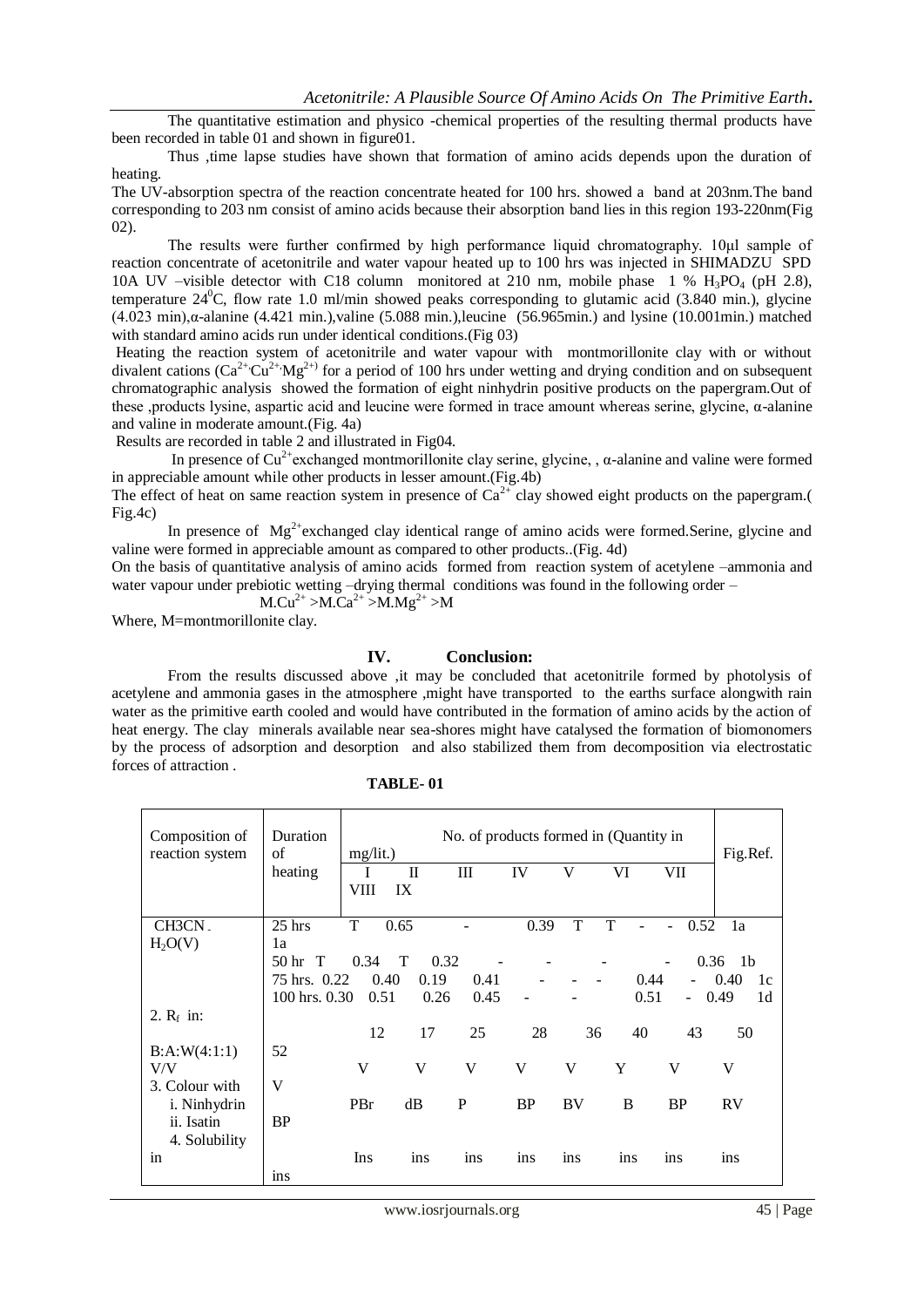*Acetonitrile: A Plausible Source Of Amino Acids On The Primitive Earth***.**

|                |           |           |     |      |                       |    |    |           | <i>Executive tien in removere bom ce</i> of finime frems on fine finime <b>B</b> ure |  |
|----------------|-----------|-----------|-----|------|-----------------------|----|----|-----------|--------------------------------------------------------------------------------------|--|
| a. Ether       |           | S         | S   | S    | S                     | S  | S  | S         | S                                                                                    |  |
| b. Water       | S         |           |     |      |                       |    |    |           |                                                                                      |  |
| 5. UV-         |           |           |     |      |                       |    |    |           |                                                                                      |  |
| Fluorescence   |           | <b>WB</b> | WB  | WB   | <b>WB</b>             | WB | WB | <b>WB</b> | <b>WB</b>                                                                            |  |
| 6. $R_f$ of    | <b>WB</b> |           |     |      |                       |    |    |           |                                                                                      |  |
| standard amino |           |           |     |      |                       |    |    |           |                                                                                      |  |
| acids in       |           | 12.1      | 17  | 24.9 | 28                    | 36 | 40 | 43        | 50                                                                                   |  |
| B:A:W(4:1:1)   | 52.2      |           |     |      |                       |    |    |           |                                                                                      |  |
| V/V            |           | Lys       | gly | glu  | $\alpha$ -alanine     |    |    | val       |                                                                                      |  |
| 7. Amino acids | leu       |           |     |      |                       |    |    |           |                                                                                      |  |
| overlapped in  |           |           |     |      |                       |    |    |           |                                                                                      |  |
| $CO-$          |           | Lys       | gly |      | glu $\alpha$ -alanine |    |    | val       |                                                                                      |  |
| Chromatography | leu       |           |     |      |                       |    |    |           |                                                                                      |  |
| 8. Amino acids |           |           |     |      |                       |    |    |           |                                                                                      |  |
| identified     |           |           |     |      |                       |    |    |           |                                                                                      |  |
|                |           |           |     |      |                       |    |    |           |                                                                                      |  |

**Heat induced (90 ±5<sup>0</sup>C) synthesis of amino acids from reaction system of acetonitrile -water vapor under primitive earth conditions.**

n-BAW, n-butanol: acetic acid: water 4:1:1 V/V;V- violet; RV-Reddish Violet; Violet; PBr-Pink brown; dB-Dull blue; P-Pink; BV-Blue violet; B-Blue; BP-Blue pink; RV-Red violet; ins- insoluble; s- soluble; lys- lysine; gly-glycine; α-ala- α-alanine;R val- valine; leu- leucine.Rf values were calculated at 25 0 C.



**Fig.1**: **Chromatogam of acetonitrile-water vapour showing formation of amino acids heated up to 100 hrs. under pre biotic wetting drying conditions.**



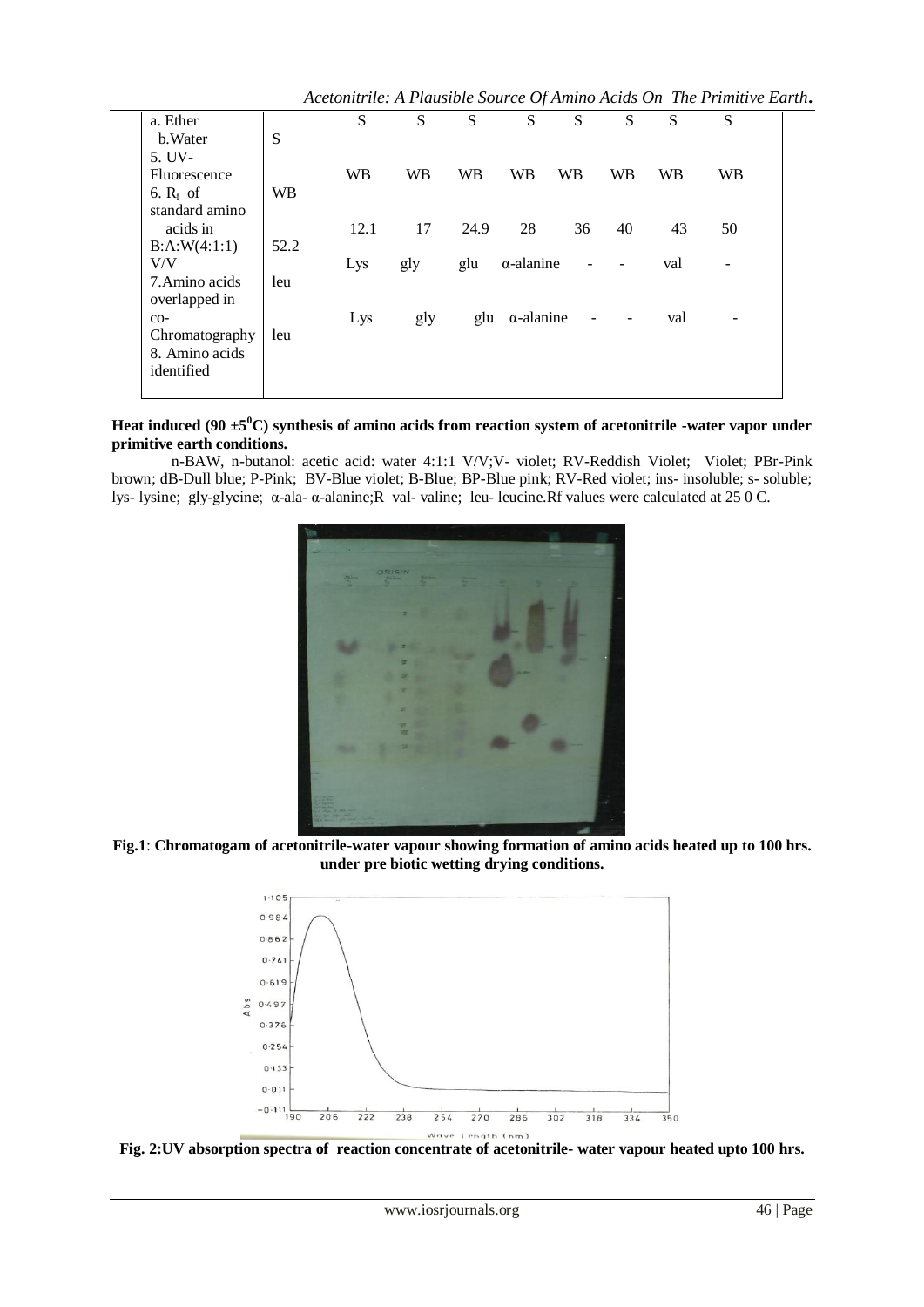

**Fig. 3:HPLC of reaction concentrate of acetonitrile- water vapour heated upto 100 hrs**

#### **Table 02.**

**Quantity (mg/lit) and physico-chemical characteristics of products formed from reaction system of acetonitrile -water vapour heated up to 100 hrs with montmorillonite clay with or without divalent cations under wetting-drying conditions**.

| Composition<br>of<br>Reaction          | No. of products formed |              |           |           |               |                |                |      |      |
|----------------------------------------|------------------------|--------------|-----------|-----------|---------------|----------------|----------------|------|------|
| system                                 | $\bf{I}$               | $\mathbf{I}$ | Ш         | IV        | V             | VI             | VII            | VIII | Fig  |
|                                        |                        |              |           |           |               |                |                |      | ref. |
| $CH3CN-H2O(V) -M$                      | T                      | T            | 0.2       | 0.3       | T             | 0.6            | 23.            | T    | 02   |
|                                        |                        |              | 9         | 7         |               | 3              | $\overline{4}$ |      |      |
| CH3CN $-H2O(V) - M.Cu2+$               | T                      | T            | 0.7       | 0.5       | 0.46          | T              | 0.7            | T    | 02   |
|                                        |                        |              | 5         | 5         |               |                | 2              |      |      |
| CH3CN $-H_2O(V) - M.Ca2+$              | T                      | T            | 0.4       | 0.3       | 0.41          | T              | 0.6            | T    | 02   |
|                                        |                        |              | 4         | 3         |               |                | 4              |      |      |
| CH3CN-H <sub>2</sub> O(V)-M.Mg2+       | T                      | T            | 0.3       | 0.2       | 0.35          | T              | 0.5            | T    | 02   |
|                                        |                        |              | 9         | 8         |               |                | 6              |      |      |
| 1<br>$R_f$ (%) using $B:A:W$           | 25                     | 31           | 35        | 39        | 46            | 54             | 58             | 62   |      |
| $4:1:1$ V/V                            |                        |              |           |           |               |                |                |      |      |
|                                        |                        |              |           |           |               |                |                |      |      |
| $\overline{2}$<br>Colour<br>with<br>a. | V                      | BV           | V         | <b>RV</b> | BV            | V              | V              | V    |      |
| Ninhydrin                              | PBr                    | Db           | <b>BP</b> | P         | <b>BP</b>     | <b>BP</b>      | P              | BP   |      |
| b. Isatin                              |                        |              |           |           |               |                |                |      |      |
| 3<br>Solubility a. Ether               | ins                    | ins          | ins       | ins       | ins           | ins            | Ins            | ins  |      |
| b. Water                               | S                      | S            | S         | S         | S             | S              | S              | S    |      |
| <b>UV Fluorescence</b><br>4            | WВ                     | WB           | <b>WB</b> | WB        | <b>WB</b>     | WB             | WB             | WB   |      |
| 5<br>Amino<br>Acid<br>over             | lys                    | Asp          | Ser       | Gly       | α-ala         | $\blacksquare$ | Val            | leu  |      |
| in<br>lapped<br>co-                    |                        |              |           |           |               |                |                |      |      |
| chromatography                         |                        |              |           |           |               |                |                |      |      |
| Amino acid identified<br>6             | lys                    | Asp          | Ser       | Gly       | $\alpha$ -ala |                | Val            | leu  |      |

BAW 4:1:1 V/V n-butanol: acetic acid: water 4:1:1 V/V; -,not detected; T, trace ; V, violet; B, blue; P, pink; W, white; R, red; ins, insoluble; s, soluble; lys, lysine; asp, aspartic acid; gly, glycine;  $\alpha$ -ala,  $\alpha$ -alanine; val, valine ; leu, leucine.